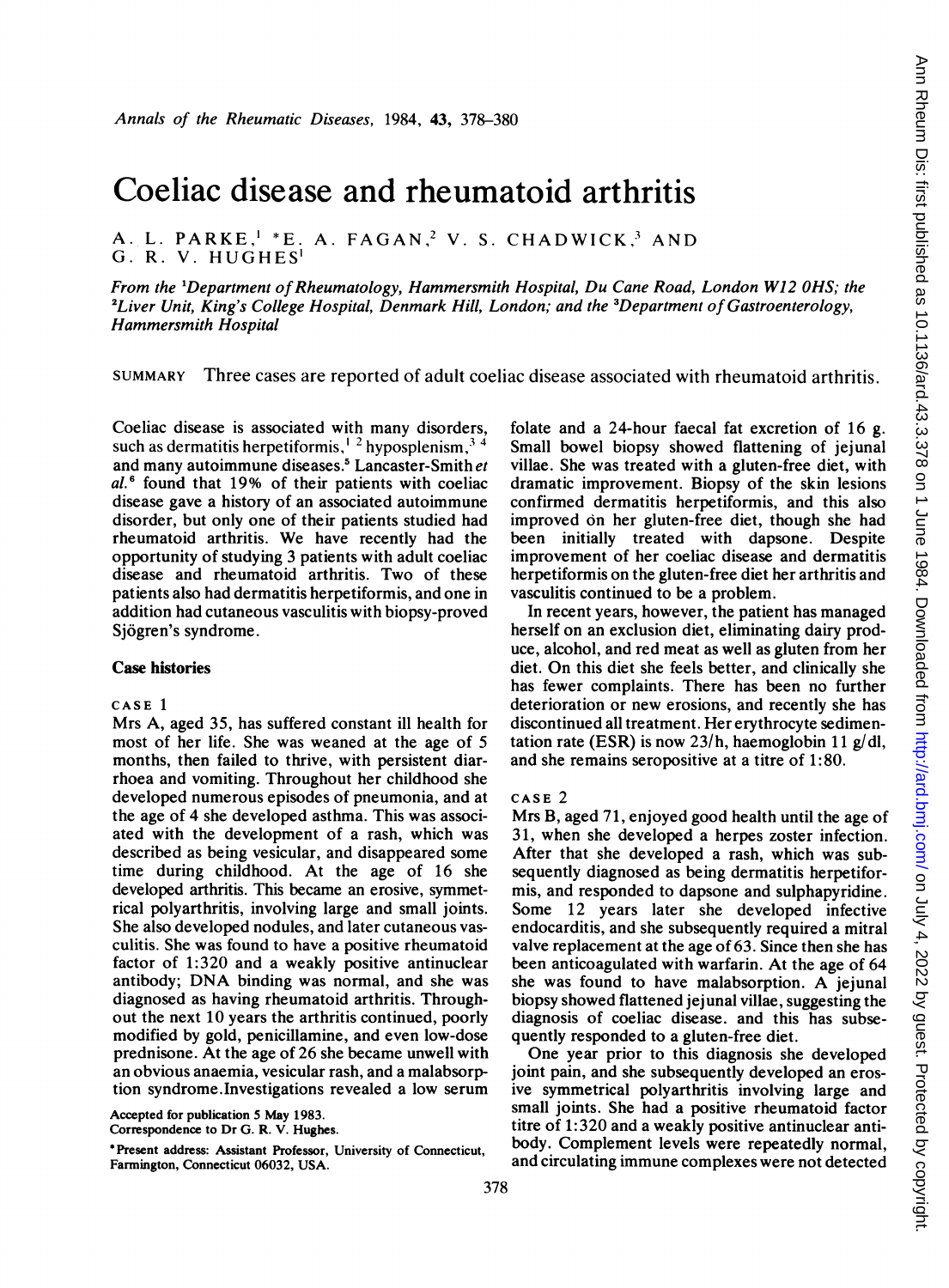at this time. The pattern of erosive change that developed was somewhat atypical for rheumatoid arthritis, with predominant involvement of carpus and sparing of the metacarpophalangeal (MCP) joints, a pattern more typical of Still's disease. Initial management for the arthritis was a major problem, as she readily developed gastrointestinal bleeding on any nonsteroidal agent, a factor now compounded by her anticoagulant therapy. She is now on penicillamine 375 mg <sup>a</sup> day and low-dose prednisone <sup>5</sup> mg per day. Her haemoglobin is  $13.4$  g/dl with a mean corpuscular volume (MCV) of 85  $\mu$ m<sup>3</sup> and a mean corpuscular haemoglobin of 30  $\mu$ g. The rheumatoid latex test is positive at a titre of 1:40 and no other antibodies have been found.

#### CASE 3

Mrs C is now 57 years old. She complains of being unwell since early childhood, with explosive diarrhoea up to 4 or 5 times per day and recurrent chest infections. She subsequently developed bronchiectasis, and one of her sisters (one of a twin pair) died of bronchiectasis at the age of 16 years.

At the age of 24 she developed joint pain, and then joint swelling. Although initially she complained of a flitting arthritis, she subsequently developed erosive changes. Rheumatoid factor was positive, but no other autoantibodies were detected. She was diagnosed as having rheumatoid arthritis and managed with aspirin and low-dose corticosteroids. She was not treated at any time with second-line therapy.

In 1976 a small-bowel biopsy showed subtotal villous atrophy, consistent with the diagnosis of coeliac disease, and she was subsequently treated with a gluten-free diet. Since that time she has improved considerably. Her gastrointestinal complaints have responded well to the diet. Her arthritis also responded dramatically to the diet, and at present she is not receiving any therapy apart from the occasional analgesic. Her ESR is normal, and she is symptomfree.

Lip biopsies were performed on each of these patients and confirmed the diagnosis of Sjogren's syndrome in case <sup>1</sup> only. All 3 patients were tissue typed and all found to be of the haplotype Al, B8, DRW3. This is found in approximately 80% of coeliac patients.<sup>7</sup>

# **Discussion**

Recent evidence has implicated the gastrointestinal tract as a source of antigenic exposure in various conditions, including certain rheumatic disorders. $*$ <sup>12</sup> The normal adult human gastrointestinal tract is permeable to macromolecules, and in some instances

## Coeliac disease and rheumatoid arthritis 379

these macromolecules have been shown to be antigeneic.<sup>13</sup> We have recently measured gut permeability in patients with rheumatoid arthritis, Sjogren's syndrome, untreated coeliac disease, and the 3 patients described above, using polyethylene glycol polymers with high-performance liquid chromatographic analysis being performed on a 6-hour urine excretion profile. With this method we have found gut permeability to be normal in the patients except the untreated coeliac patients.<sup>14</sup>

Brinch et al.<sup>15</sup> have suggested that the activation of complement by immune complexes may be important in the pathogenesis of adult coeliac disease. Scott and Losowsky<sup>16</sup> suggested that circulating immune complexes found in patients with coeliac disease may be responsible for lesions not only in the small bowel but at distant sites, a possible explanation for the association with dermatitis herpetiformis. Several cases have been described where the skin lesions of dermatitis herpetiformis<sup>17</sup> <sup>18</sup> and cutaneous vasculitis"9 have been improved by a gluten-free diet. Mohammed et  $al.^{20}$  using 4 different methods to measure circulating immune complexes, have found them to be present in 100% of patients with coeliac disease and patients with dermatitis herpetiformis. However they did not find the circulating complexes to be associated with clinical complaints. All 3 of our patients had circulating immune complexes on more than one occasion, detected by Clq binding and rheumatoid factor binding assays. The presence of circulating immune complexes was not associated with rheumatoid disease activity, a finding confirmed by Green and Carty.<sup>21</sup>

The evidence for a direct relationship between dietary antigens and the development of autoimmune disorders, especially in human studies, remains controversial to say the least.

We have reported <sup>a</sup> female patient with rheumatoid arthritis who gave positive responses to RAST tests to milk and cheese antigens after challenge with these proteins.This condition was accompanied by clinical deterioration in her rheumatoid arthritis and a change in the clearance of heat damaged red cells, suggesting impairment of reticuloendothelial function.<sup>22</sup> In animal studies erosive changes have been produced in old English rabbits by feeding them cows' milk,<sup>23</sup> and Mansson et al. produced polyarthritis and nodules in pigs fed fish meal diets.<sup>24</sup> They subsequently showed that the arthritis was related to a change in gut flora, considered to be secondary to dietary changes.

It is known that changes in the gut flora in humans may be associated with the development of reactive arthritides as shown by postdysenteric Reiter's syndrome, and it has also been reported that there is an increased faecal carriage rate of certain Klebisella